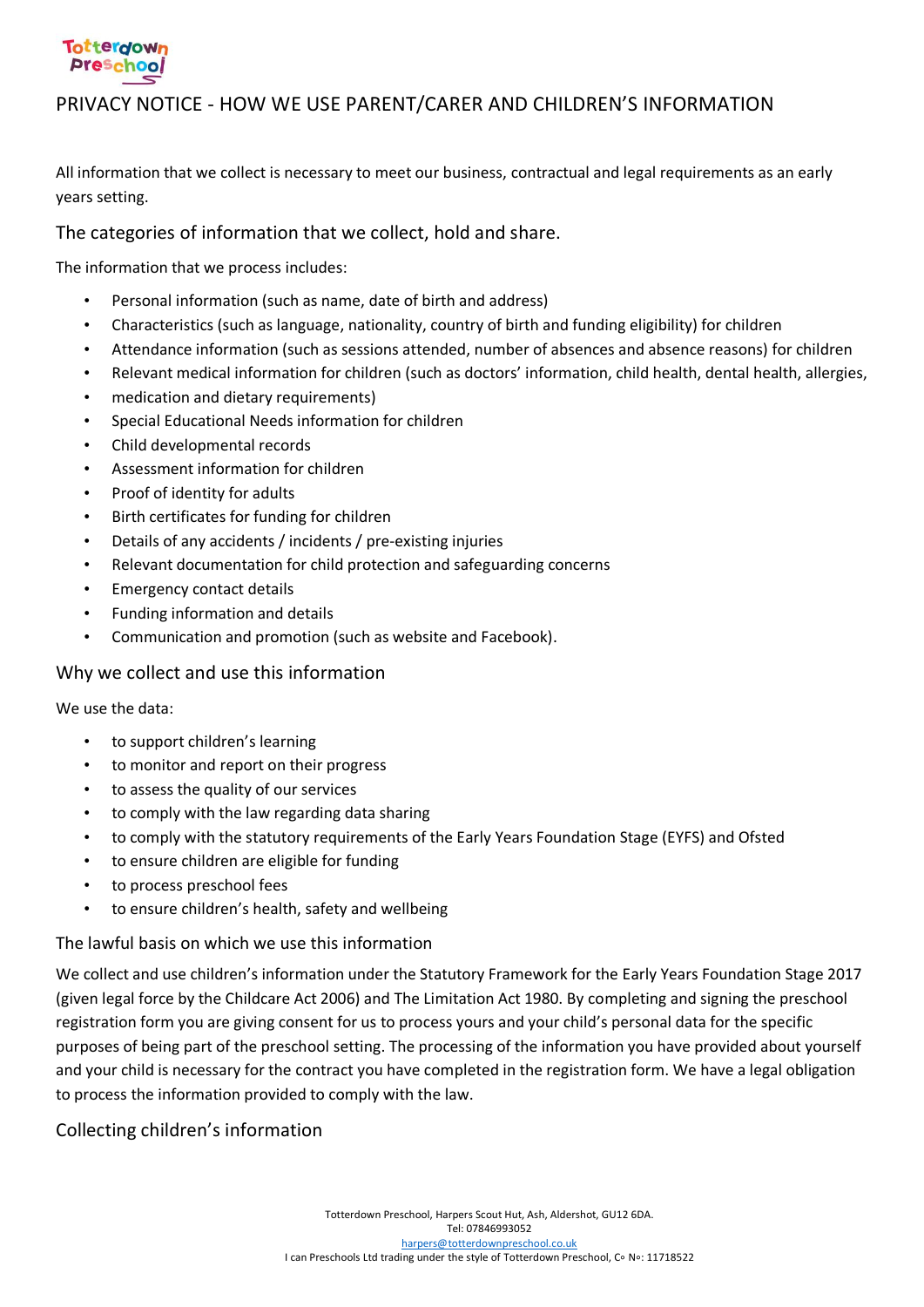Whilst the majority of children's information you provide to us is mandatory, some of it is provided to us on a voluntary basis. In order to comply with the General Data Protection Regulation 2018, we will inform you whether you are required to provide certain information to us or if you have a choice in this.

## Storing children's data

We hold children's data such as their registration details, accidents and medication forms etc. until each child has reached the age of 21. Learning and assessment for the children is stored for up to three months after the child has left the setting, then removed from electronic storage. Parents are able to download or print this themselves at any point up until this time.

#### Who we share children's information with

We routinely share children's information with:

- Department for Education (DfE)
- Schools that the children attend after leaving us
- Our local authority
- Ofsted
- Health Visitors
- Social Workers
- Inclusion teams, SEN panels, funding etc
- Surrey Safeguarding Children Board / LADO
- Other providers that children attend
- Multi agency professionals working with individual children
- Area SENCO's

#### Sharing children's information

We do not share information about children with anyone without consent unless we are obliged to as part of a lawful process/investigation.

#### Department for Education

The Department for Education (DfE) collects personal data from educational settings and local authorities via various statutory data collections. We are required to share information about our children with the DfE either directly or via our local authority for the purpose of those data collections, under:

- Section 99 of the Childcare Act 2006
- The Education (Provision of Information About Young Children) (England) Regulations 2009.

#### Requesting access to your personal data

Under data protection legislation, parents and children have the right to request access to information about them that we hold. To make a request for your personal information or be given access to your child's educational record contact Shamira Lumsden or Claire Childs. Contact details can be found at the end of this document.

You also have the right to:

- object to processing of personal data that is likely to cause, or is causing, damage or distress
- prevent processing for the purpose of direct marketing
- object to decisions being taken by automated means
- in certain circumstances, have inaccurate personal data rectified, blocked, erased or destroyed; and
- a right to seek redress, either through the Information Commissioner's Office (ICO), or through the courts.

If you have a concern or complaint about the way we are collecting or using your personal data, you should raise your concern with us in the first instance or directly to the ICO at<https://ico.org.uk/concerns/>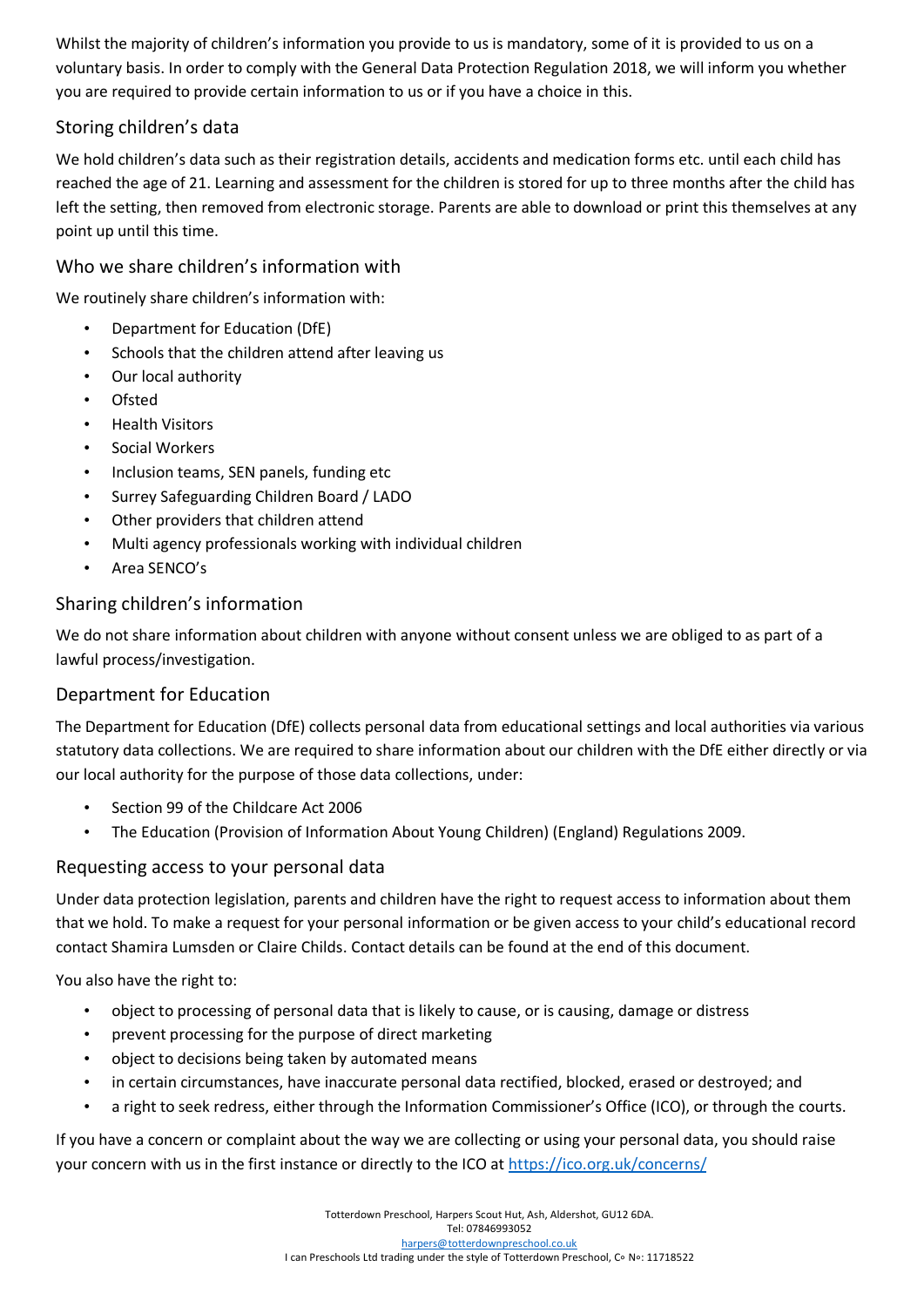If you would like to discuss anything in this privacy notice, please contact Totterdown Preschool

# Parent/Carer General Data Protection Regulation (GDPR) Information

As you may be aware, the General Data Protection Regulation (GDPR) came into force on May 25<sup>th</sup> 2018. The GDPR applies to 'personal data' meaning any information relating to an identifiable person who can be directly or indirectly identified.

As a responsible business, we are registered with the Information Commissioner's Office (ICO); the UK's independent authority set up to uphold information rights in the public interest, promoting openness by public bodies and data privacy for individuals.

Totterdown Preschool needs to comply with GDPR because we collect, share and store personal data for parent/carer, children and staff.

Under the guiding principles of GDPR there are three reasons for keeping individual's data:

- Contractual Terms and conditions/registration form
- Legal Early Years Foundation Stage (EYFS) Statutory Safeguarding and Welfare Requirements
- Legitimate business reason Totterdown Preschool policy and procedures

Under GDPR Totterdown Preschool must:

- process data lawfully, fairly and in a transparent manner in relation to individuals.
- only collect data for specified, explicit and legitimate purposes.
- collect, share and store data that is relevant and limited to what is necessary in relation to management of the nursery.
- make sure data is accurate and, where necessary, kept up to date.
- store data for no longer than is necessary and for the purposes for which it was intended.
- process and maintain personal data diligently and securely by means of key access or password controls.
- instruct the team to manage all parent/carer and children's data with maximum care and attention, following our Confidentiality Policy.
- report all data breaches to the ICO within 72 hours.
- produce a concise and easily accessible Privacy Notice for parent/carer and staff which confirms how personal data will be collected, stored and shared.
- use encrypted emails when communicating with external professionals and agencies.
- securely destroy data once retention periods have passed.

Under GDPR parent/carer and staff at Totterdown Preschool have the right to:

- access their data (where appropriate)
- have their data rectified/updated upon request
- have their data removed
- restrict any processing of their data
- move their data
- object to their data being used.

Totterdown Preschool have always asked permission to collect data and this is what you signed on your terms and conditions and registration form. If we need to collect any other data we will request your consent whether it be to collect, share or store personal data specific to your circumstances and relationship with the setting. If you have any concerns please come and speak to us personally.

It is imperative that personal data is accurate and kept up to date. Please help us to remain GDPR compliant by notifying us of any changes to your personal data.